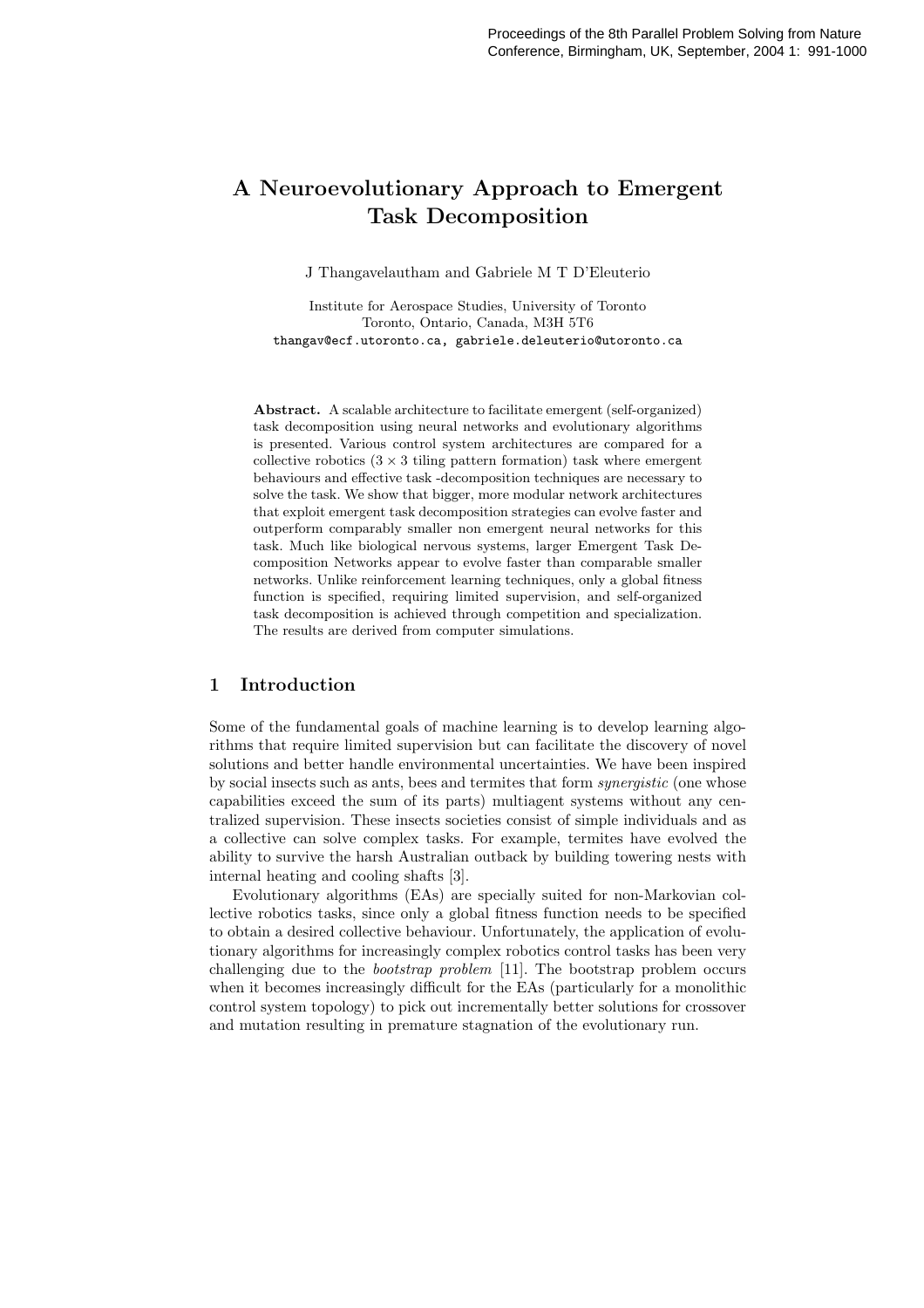A common solution to the bootstrap problem is to decompose a complex task into a set of simpler tasks through supervised task decomposition. This often requires a priori information of the task and supervisor intervention in determining suitable task decomposition strategies. Yet in nature, biological systems can accomplish such feet with no such external intervention.

In this paper we introduce a modular Emergent Task Decomposition Network (ETDN) architecture that requires limited supervision and can decompose a complex task into a set of simpler tasks through competition and self organization. The ETDN architecture is trained using evolutionary algorithms, with only a prespecified global fitness function. The network is composed of decision neurons (mediates competition) and several expert networks (that compete for dominance).

Limited supervision provides numerous advantages including the ability to discover novel solutions that would otherwise be overlooked by a human supervisor. This strategy is particularly advantageous for decentralized collective robotics where little is known of the interaction of local behaviours resulting in a desired global behaviour. We empirically compare the training performance (using evolutionary algorithms) of various control systems for the tiling pattern formation task (similar to a segment of the termite nest building task [3]). It was found earlier that a memorisation approach (such as a monolithic look-up table-based control system) is unable to solve more complex versions of the task because of the bootstrap problem [13].

#### 2 Related Work

Dorigo and Colombetti [4] introduced the idea of incremental learning (shaping) in classifier systems, where a robot learns a simplified version of the task and the task complexity is progressively increased by modifying the learning function. Stone and Veloso [12] developed a task decomposition scheme known as layered learning, where the learning function for a complex task (playing soccer) is partitioned into a set of simpler learning functions (corresponding to sub-tasks) and learned sequentially. These traditional task decomposition techniques require the supervisor to have domain knowledge of the task and are very difficult to implement in the collective robotics domain since the necessary local and global (collective) behaviours need to be known.

Jordan and Jacob [8] developed an automated task decomposition technique using a modular neural network architecture for the 'what' and 'where' vision task . The architecture consists of a decision network (mediates competition) and several expert modules (explicitly specialized for predefined subtasks). The expert networks and the decision networks are trained separately according to a set of handcrafted reinforcement learning algorithms.

In evolutionary computation, algorithms such as ESP (Enforced Subpopulations) and SANE (Symbiotic Adaptive Neuro-Evolution) evolve individual neurons, within a fixed neural network topology [6]. ESP uses separate subpopulations to select neurons for each placeholder within the neural network. This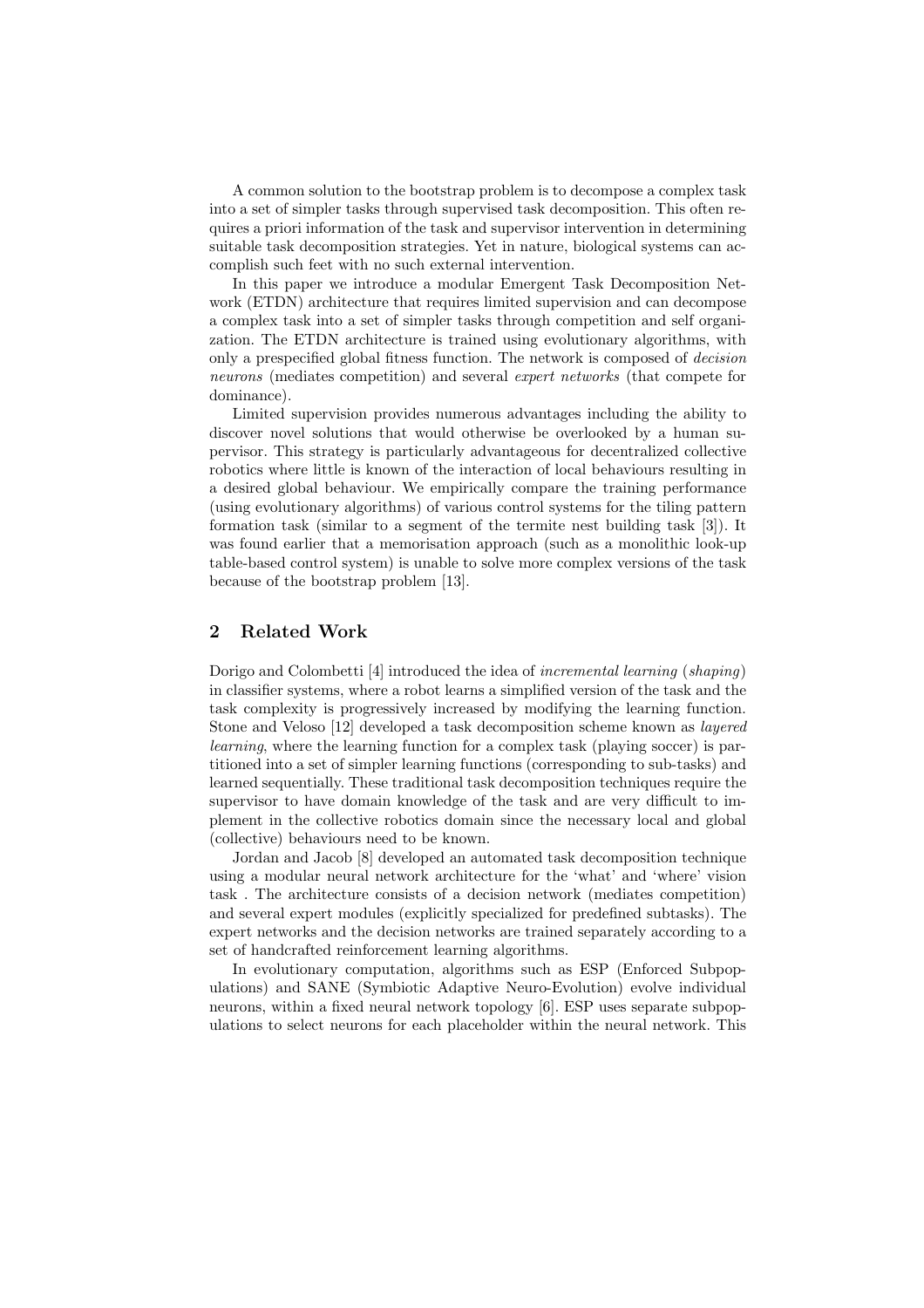technique has been used to evolve control systems for keep-away soccer robots, sounding rockets and for the double-pole balancing task [14, 6, 7]. Unfortunately, this approach is susceptible to early convergence in some cases, since the algorithm attempts to pick the best set of individual neurons rather than the best combination of neurons within a network [6].

In evolutionary robotics, Nolfi [10] introduced *emergent modular architec*tures, where decision neurons arbitrate individual motor control neurons for the garbage collection task [11]. This architecture evolved faster and produced better solutions than other comparable networks including multilayered feed forward and recurrent architectures. Ziemke [15] attempted to determine the scalability of the emergent modular architecture and was unsuccessful in his efforts. He found emergent modular architectures were particularly inefficient when integrated with memory neurons.

#### 3 Method

Some of the control system architectures presented in this paper consist of artificial neural networks trained using evolutionary algorithms (neuroevolution). We use a fixed network topology, with a 1:1 genotype-to-phenotype mapping and where weights, biases/thresholds are evolved using a global fitness function. Some of the advantages of neuroevolution, over reinforcement learning is that the search space need not be smooth nor differentiable and solutions tend to be more robust against local minima. In addition, unlike traditional machine learning algorithms, EAs could be used to select suitable activation functions during training (as shown with our modular neuron architecture).

#### 3.1 Emergent Task-Decomposition Architecture

We propose an Emergent Task-Decomposition Network (ETDN) architecture that consist of a set of decision neurons that mediate competition and a set of expert network modules that compete for dominance (see Fig. 1b). We exploit network modularity, evolutionary competition, specialization and functional neutrality to facilitate emergent (self organized) task decomposition



Fig. 1. (a) An example of the non-emergent network used in our experiments. (b) ETDN architecture consisting of a decision neuron that arbitrates between 2 expert networks.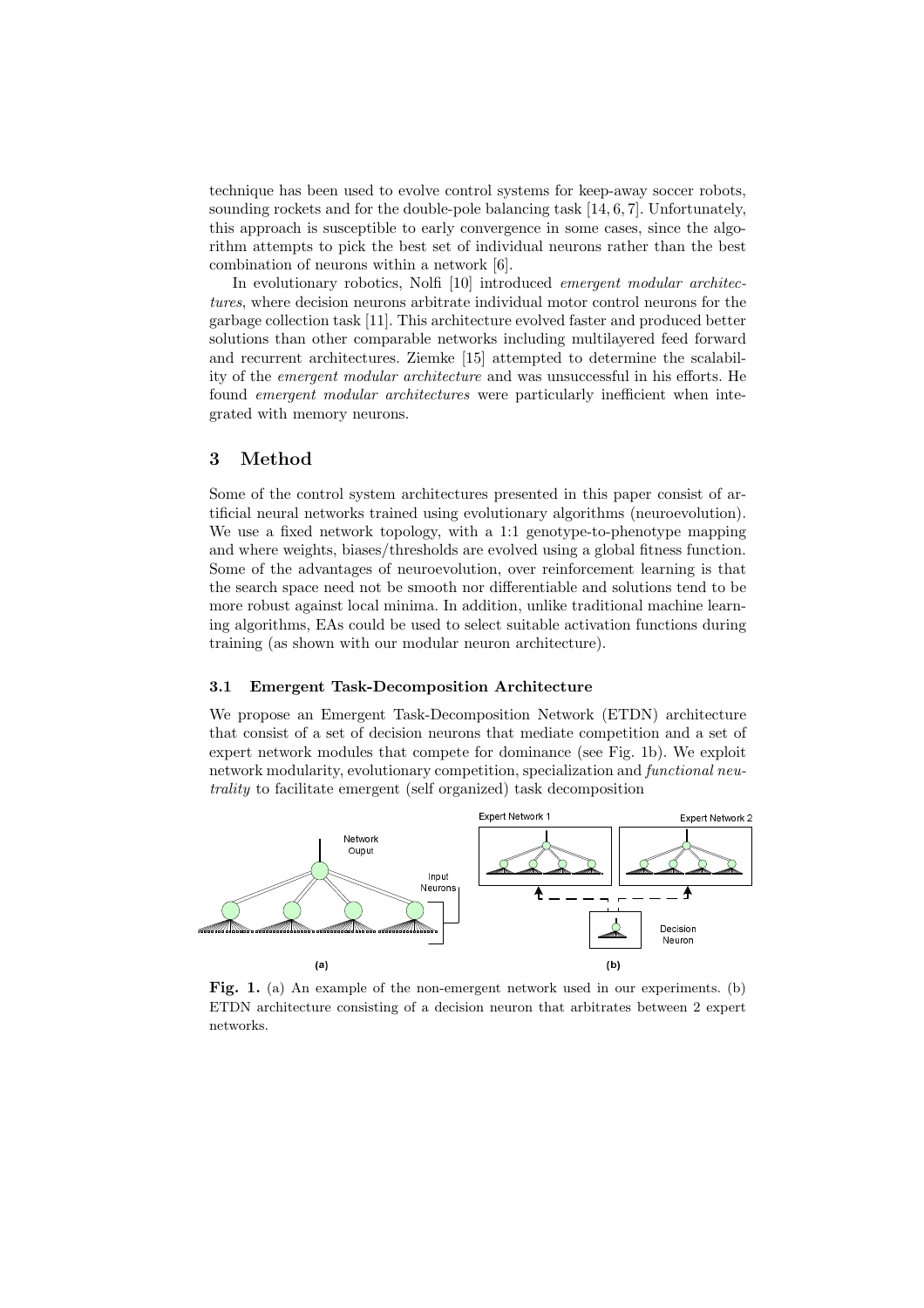Unlike traditional machine learning methods where handcrafted learning functions are used to train the decision and expert networks separately, our architecture requires only a global fitness function. The intent is for the architecture to evolve the ability to decompose a complex task into a set of simpler tasks with limited supervision. The decision neuron is connected to all the sensory input and is used to select an expert network based on the output state. In turn, the output from the selected expert network triggers a set of predefined actions.

In nature, it is well known that the brain has adopted a modular architecture. Ballard [1] goes further and suggests that a limitation in the number of neurons in the brain (due to limited volume) have forced the brain to evolve a modular architecture. Geschwind and Galaburda[5] suggest competition between different networks of neurons in the brain drives certain networks to become specialized for a particular function . At the molecular level, it is well known the interaction of functional proteins is determined through collaborative competition for limited resources and binding sites, thus leading to functional specialization [2].

#### 3.2 Extending Emergent Task Decomposition

Our proposed ETDN architecture unlike previous work in the field of evolutionary computation, could be generalized for  $n_E$  expert networks. Here we discuss two proposed extensions to the ETDN architecture, namely the Binary Relative Lookup (BRL) architecture and Binary Decision Tree (BDT) architecture.

The Binary Relative Lookup (BRL) architecture consists of a set of  $n_d$  noninterconnected decision neurons that arbitrate between  $2^{n_d}$  expert networks. Starting from left to right, each additional decision neuron determines the specific grouping of expert networks relative to the selected group. Since the decision neurons are not interconnected (see Fig. 2), this architecture is well suited for parallel implementation.



Fig. 2. (left) BDT Architecture with 4 expert networks and 3 decision neurons. (right) BRL Architecture with 4 expert networks and 2 decision neurons.

The Binary Decision Tree (BDT) architecture could be represented as a binary tree where the tree nodes consist of decision neurons and the leaves consist of expert networks. For this architecture,  $n_d$  decision neurons arbitrate between  $n_d + 1$  expert networks. The tree is traversed by starting from the root and computing decisions neurons along each selected branch node until an expert network is selected. For both architectures the computational cost of the decision neurons,  $C_d \propto \log n_E$ .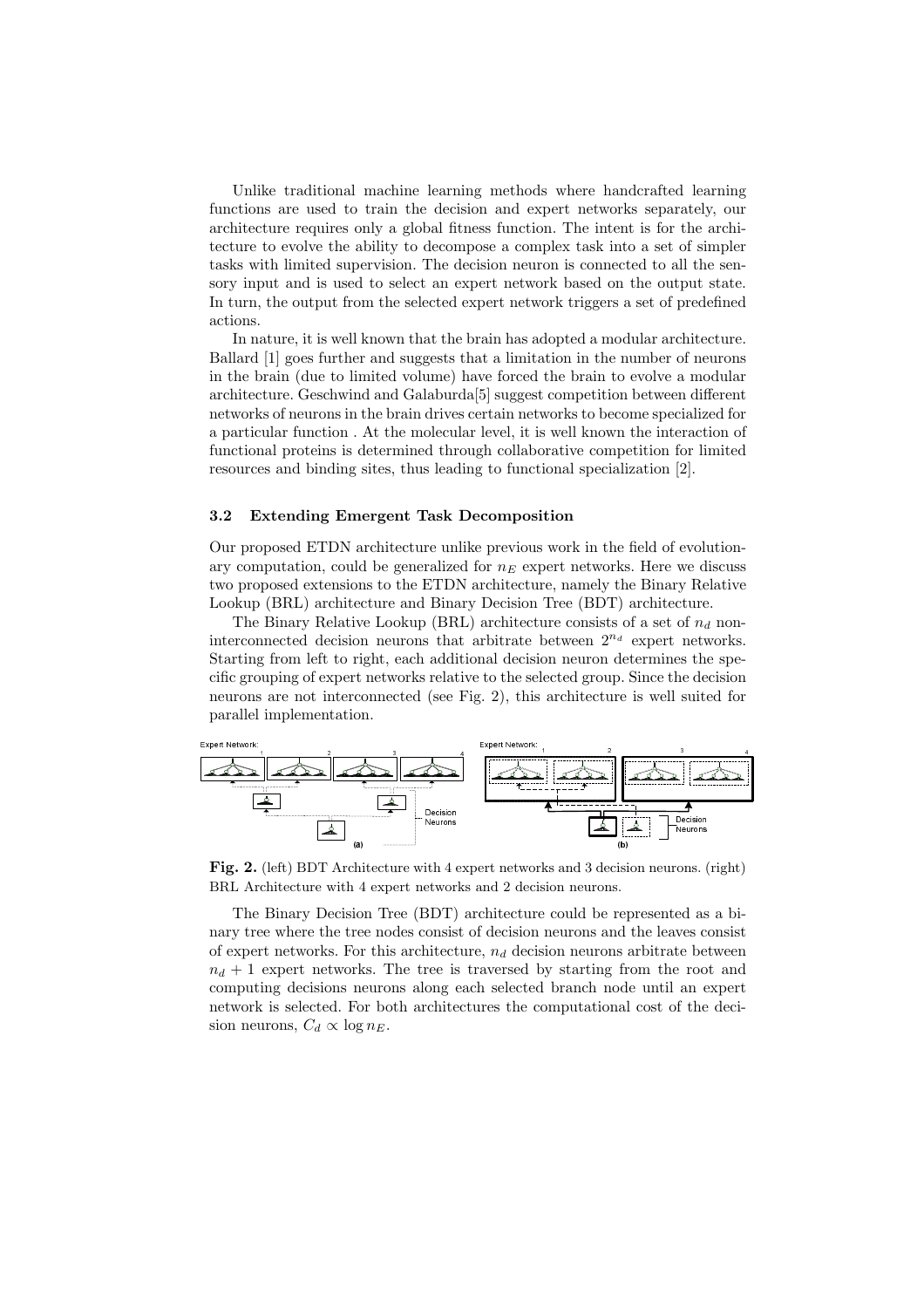#### 3.3 Modular Neurons

We have also developed a modular threshold activation neuron, where the EAs are used to train the weights, threshold parameters and choice of activation function for each neuron. The inputs and outputs from the modular threshold neurons consist of states rather than arbitrary values. The modular neuron could assume one of four different activation functions listed shown below:

$$
\phi_1: \begin{aligned}\n\phi_2: \phi_3: \phi_4: \phi_5: \phi_6: \phi_7: \phi_8: \phi_7: \phi_8: \phi_9: \phi_{10}: \\
\phi_9: \phi_{11}: \phi_{12}: \phi_{13}: \phi_{14}: \phi_{15}: \phi_{16}: \phi_{17}: \phi_{18}: \phi_{19}: \phi_{10}: \phi_{11}: \phi_{12}: \phi_{13}: \phi_{14}: \phi_{15}: \phi_{16}: \phi_{17}: \phi_{18}: \phi_{19}: \phi_{19}: \phi_{10}: \phi_{11}: \phi_{12}: \phi_{13}: \phi_{14}: \phi_{15}: \phi_{16}: \phi_{17}: \phi_{18}: \phi_{19}: \phi_{19}: \phi_{19}: \phi_{19}: \phi_{19}: \phi_{10}: \phi_{11}: \phi_{12}: \phi_{13}: \phi_{14}: \phi_{15}: \phi_{16}: \phi_{17}: \phi_{18}: \phi_{19}: \phi_{19}: \phi_{19}: \phi_{10}: \phi_{11}: \phi_{12}: \phi_{13}: \phi_{14}: \phi_{15}: \phi_{16}: \phi_{17}: \phi_{18}: \phi_{19}: \phi_{19}: \phi_{18}: \phi_{19}: \phi_{19}: \phi_{19}: \phi_{10}: \phi_{11}: \phi_{12}: \phi_{13}: \phi_{14}: \phi_{15}: \phi_{16}: \phi_{17}: \phi_{18}: \phi_{19}: \phi_{19}: \phi_{18}: \phi_{19}: \phi_{19}: \phi_{18}: \phi_{19}: \phi_{19}: \phi_{10}: \phi_{10}: \phi_{11}: \phi_{12}: \phi_{14}: \phi_{15}: \phi_{16}: \phi_{17}: \phi_{18}: \phi_{19}: \phi_{19}: \phi_{10}: \phi_{11}: \phi_{12}: \phi_{14}: \phi_{16}: \phi_{17}: \phi_{18}: \phi_{18}: \phi_{19}: \phi_{18}: \phi_{19}: \phi_{19}: \phi_{18}: \phi_{19}: \phi_{19}: \phi_{19}: \phi_{10}: \phi_{10}: \phi_{11}: \phi_{12}: \phi_{12}: \phi_{14}: \phi_{16}: \phi_{17}: \phi_{18}: \phi_{
$$

Each neuron outputs one of two states  $s = (s_1, s_2)$ , where  $t_n$  is a threshold, Each heuron outputs one of two states  $s = (s_1, s_2)$ , where  $t_n$  is a threshold,<br>  $p(x) = (\sum_i w_i x_i)/(\sum_i x_i)$ ,  $w_i$  is a neuron weight and  $x_i$  is an element of the active input state vector.

Our intention was to develop a compact modular neuron architecture for implementation on hardware, where a single neuron could be used to simulate AND, OR, NOT and XOR functions. The assumption is that a compact yet sufficiently complex (functional) neuron will speed up evolutionary training since this will reduce the need for more hidden layers and thus result in smaller networks.

### 4 Example Task: Tiling Pattern Formation Task

The tiling pattern formation task [13] involves redistributing objects (blocks) piled up in a 2-D world into a desired tiling structure (see Fig. 7). The robots need to come to a consensus and form one 'perfect' tiling pattern. This task is similar to a segment of the termite nest construction task that involves redistributing pheromone filled pellets on the nest floor [3]. Once the pheromone pellets are uniformly distributed, the termite use the pellets as markers for constructing pillars to support the nest roof.



Fig. 3. The  $2 \times 2$  tiling pattern (left) and  $3 \times 3$  tiling pattern (right).

More important, the tiling pattern formation task could be decomposed into a number of potential subtasks consisting of emergent behaviours. These may include foraging for objects (blocks), redistributing block piles, arranging blocks in the desired tiling structure locally, merging local lattice structures, reaching a collective consensus and finding/correcting mistakes in the lattice structure. Inspired by nature, we are interested in evolving homogenous decentralized controllers (similar to a nest of termites) for the task [9]. Decentralized control offers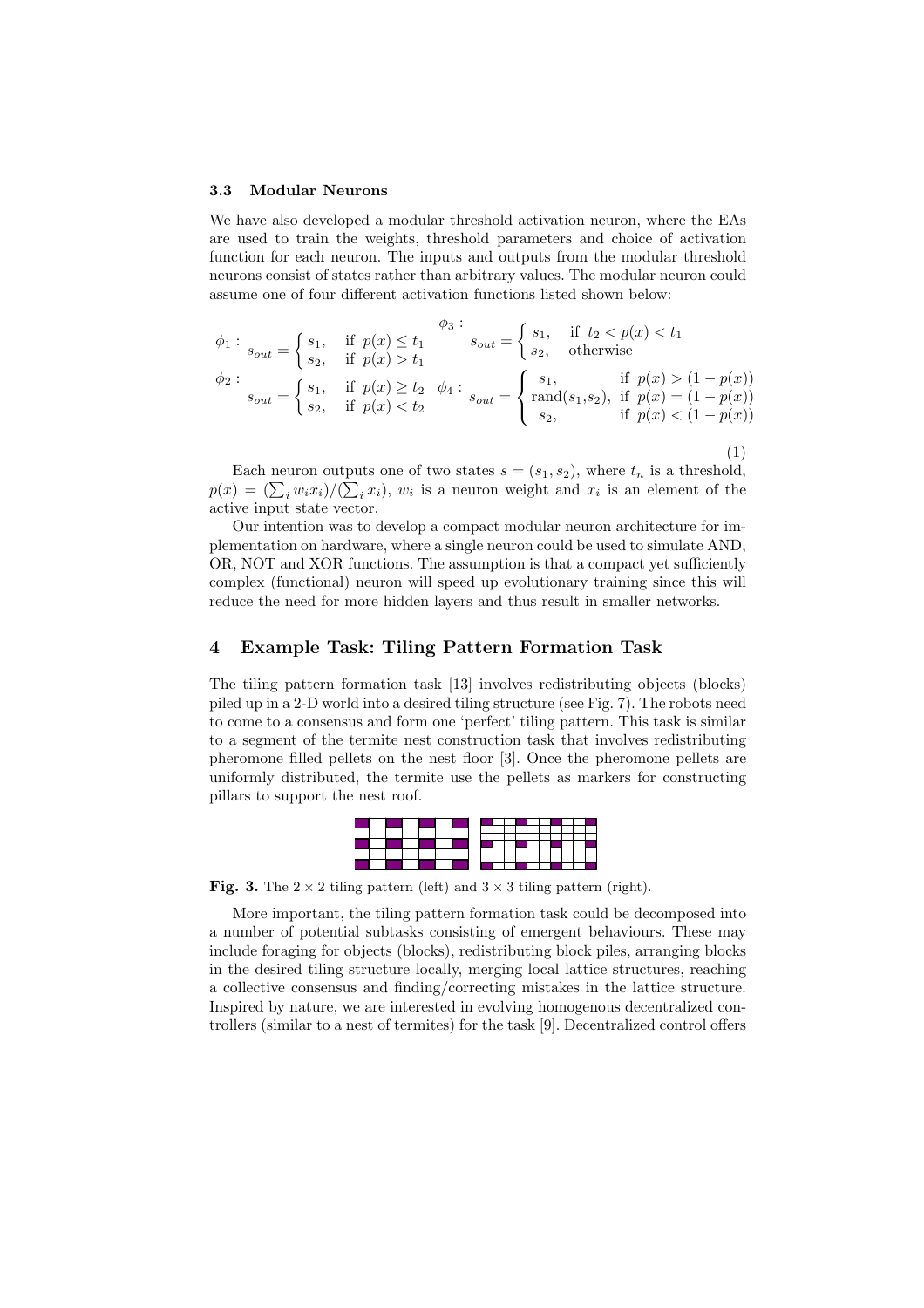some inherent advantages including the ability to scaleup to a larger problem size. Task complexity is dependent on the intended tile spacing, since more sensor data would be required to construct a 'wider' tiling pattern.

Shannon's entropy function has been shown to be a suitable fitness function for the tiling formation task [13]. The test area spans  $M \times M$  squares and is divided into  $J \ell \times \ell$  cells,  $A_j$ , where the fitness value,  $f_{i,x,y}$ , for one set of initial condition  $i$ , after  $T$  discrete time steps, with cells shifted  $x$  squares in the xdirection and y squares in the y-direction is given as follows:

$$
f_{i,x,y} = s \cdot \frac{\sum_{j=1}^{J} p_j \ln p_j}{\ln J} \tag{2}
$$

where,  $s = 100$  and is a constant scaling factor, I is an index over a set of where,  $s = 100$  and is a constant scaling factor, T is an index over a set of initial conditions and  $p_j = (n(A_j)) / (\sum_{j=1}^J n(A_j))$ , where  $n(A_j)$  is the number of blocks in cell  $A_j$ . To encourage the desired tiling pattern, the fitness function is applied by shifting the cells a maximum of  $l - 1$  squares and the total fitness, is applied by similing the cens a maximum of  $l-1$  squares and the total inness,<br>  $f_i = (\sum_{y=0}^{l-1} (\sum_{x=0}^{l-1} f_{i,x,y}))/l^2$ . When the blocks are uniformly distributed over J cells, according to the desired tiling pattern, we have  $f_i = 100$  (a successful epoch).

#### 4.1 The Robot



Fig. 4. Input layer neuron and physical topology for the  $2 \times 2$  (left) and  $3 \times 3$  (right) tiling pattern forming robots.

The robots are modelled as modified Khepera robots equipped with a gripper turret. We have developed a fast 2-D grid world simulator for our evolutionary experiments and we have verified this simulator using Webots (Fig. 7). For the  $2 \times 2$  tiling pattern formation task, each robot could detect blocks and other robots in the 5 squares as shown (Fig. 4). For the  $3 \times 3$  tiling pattern formation task, the robots could detect object in 7 surrounding squares as shown. The output state from the robot controller activates one of two predefined basis behaviours, namely Move and Manipulate Object described below.

- I Move: Move forward if square to the front empty, otherwise turn left if square to the left empty otherwise turn right.
- II Manipulate Object: Pick up/put down a block from the surrounding squares according to a predefined sequence of steps depending on possession of a block or not. If the robot is unable to pick up or put down a block, the 'move' command is activated.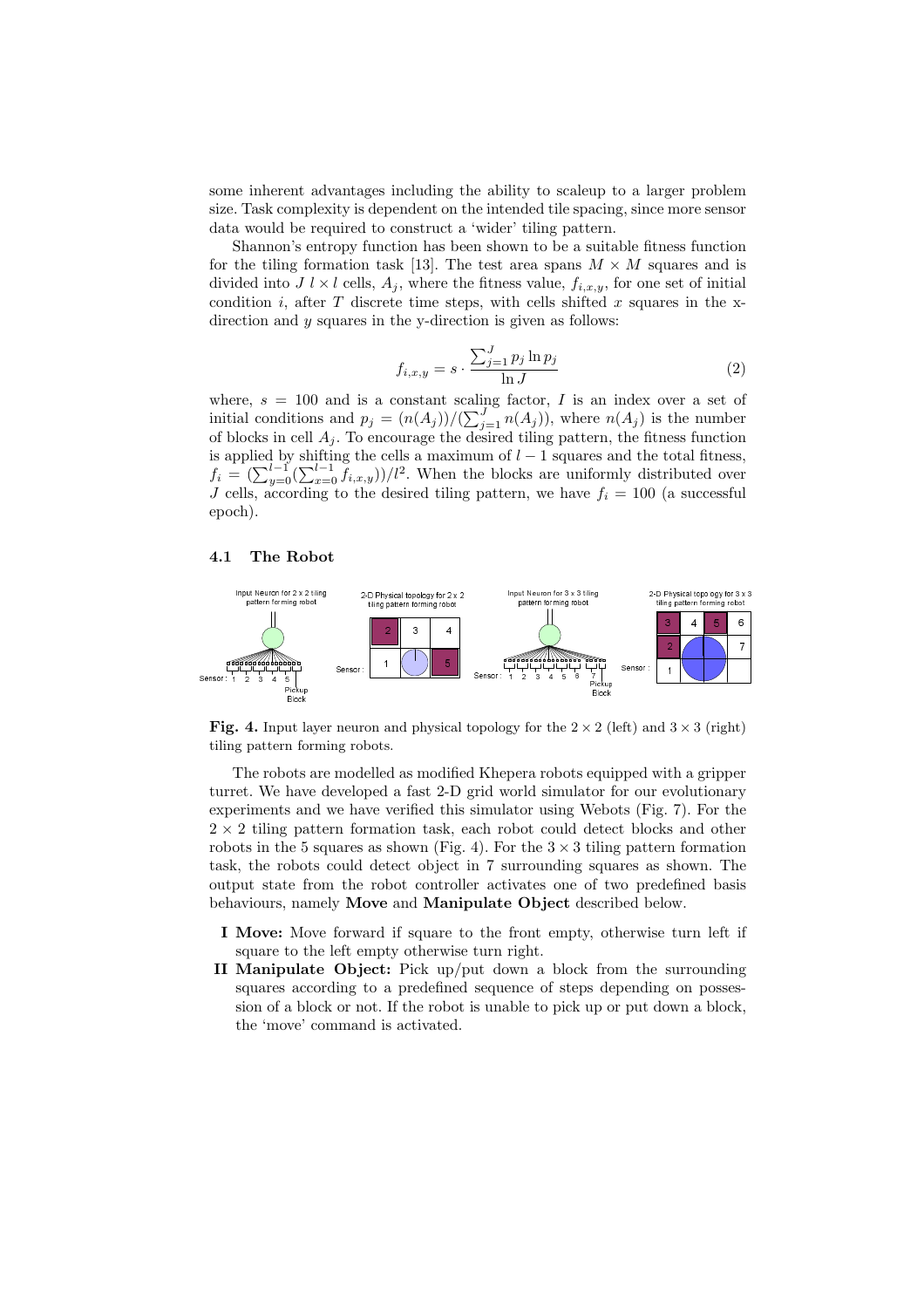#### 5 Experimentation

The evolutionary performance of various control systems architectures are compared for the tiling pattern formation task (see Fig. 5). Through experimentation, we found the best nonmodular network for the tiling pattern formation task as shown in Fig. 1(a). We use this network as our expert network module for the ETDN architectures. In our simulations the EA population size is  $P = 100$ , number of generations  $G = 200$ , crossover probability  $p_c = 0.7$ , mutation probability  $p_m = 0.025$  and tournament size of  $0.06p_c$  (for tournament selection). The fitness is evaluated after  $T = 3000$  timesteps for a  $11 \times 11$  world  $(2 \times 2$  task) or  $16 \times 16$  world  $(3 \times 3$  task) with 11 robots and 36 blocks.



Fig. 5. Evolutionary performance comparison,  $2 \times 2$  (left),  $3 \times 3$  (right, bottom) tiling pattern formation task, averaged over 120 EA runs. (A) Look-up Table, (B) ESP (using Non-Emergent Net), (C) Non-Emergent Net(Sigmoid),(D) ETDN (Exp. Net 2, Sigmoid), (E) Non-Emergent Net. (Threshold), (F) ETDN (2 Exp. Nets, Threshold), (G) Non-Emergent Net. (Modular), (H) ETDN (2 Exp. Nets, Modular),(I) BRL (16 Exp. Nets, Modular), (J) BRL (32 Exp. Nets, Modular), (K) BRL (8 Exp. Nets, Modular), (L) BRL (4 Exp. Nets, Modular), (M) BDT (4 Exp. Nets, Modular)

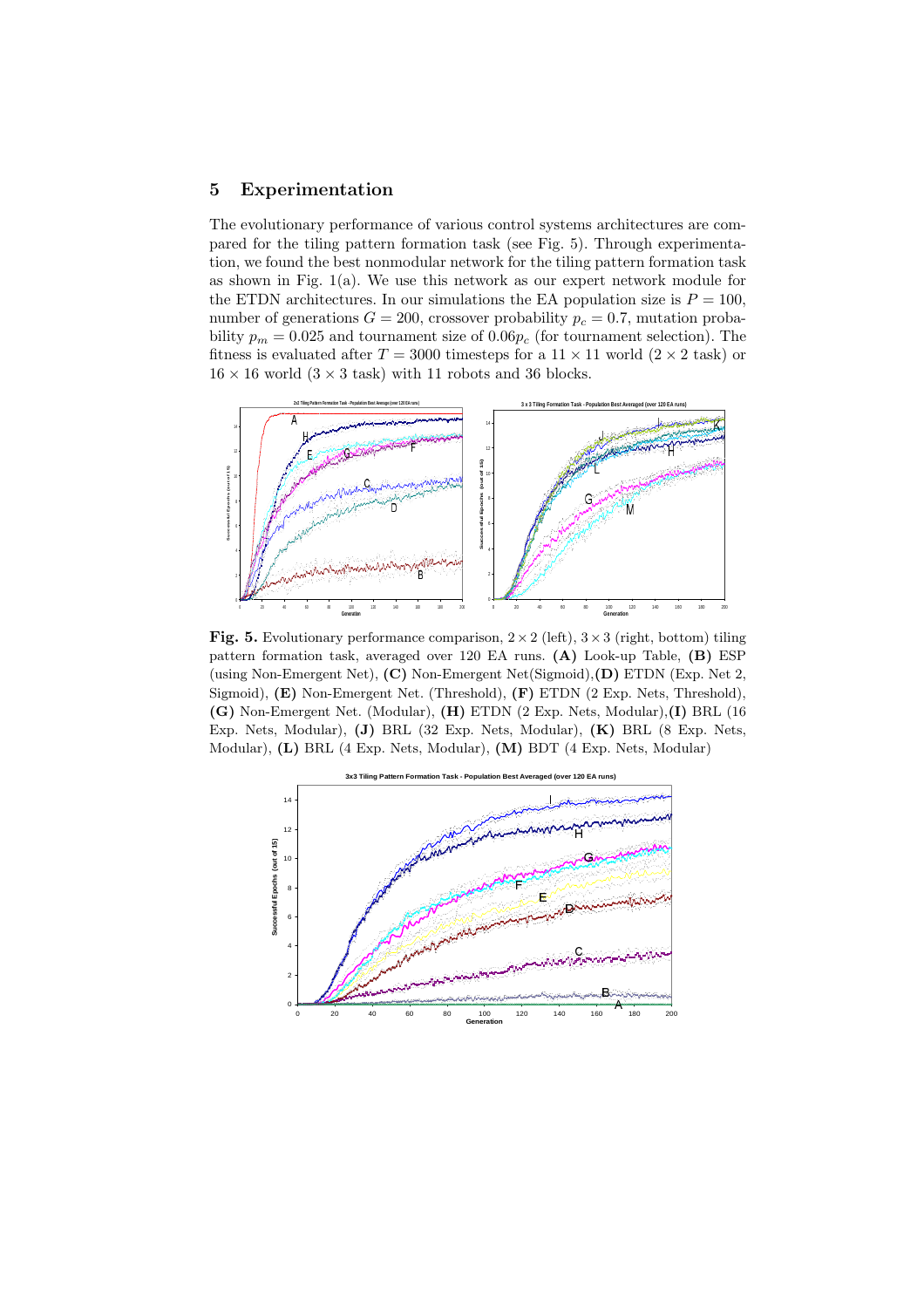## 6 Results and Discussion

For the  $2\times 2$  tiling pattern formation task, the lookup table approach evolves desired solutions faster than the network architectures. This suggests that ETDNs may not be the most efficient strategy for smaller search spaces. Our conventional ETDN architecture consisting of a single threshold activation function evolves slower than the nonemergent architectures.

The ETDN architectures include an additional 'overhead', since the evolutionary performance is dependent on the evolution of the expert networks and decision neurons resulting in slower performance for simpler tasks. However the Emergent Task Decomposition Network architecture that combines our modular neuron architecture outperforms all other network architectures. The performance of the modular neurons appears to offset the 'overhead' of the bigger ETDN architecture. A 'richer' activation function is hypothesized to improve the ability of the decision neurons to switch between suitable expert networks.

For the more difficult  $3 \times 3$  tiling formation task, a lookup table architecture is unable to find a desired solution. The resulting search space is significantly larger (owing to increased number of sensors required),  $2^{4374}$  potential solutions compared to  $2^{486}$  for the  $2 \times 2$  tiling formation task. With a very large search space, this architecture falls victim to the bootstrap problem, since EAs are unable to find an incrementally better solution during the early phase of evolution. The ESP algorithm learns slower than the other architectures for both tiling formation tasks. It is suspected that evolving individual neurons in parallel may not be the most effective strategy in facilitating task decomposition for this task.



Fig. 6. (left) Fitness of individual expert networks and the entire control system (ETDN, 2 expert nets.) averaged over 1000 simulations. (right) Expert Network activity and overall system fitness for a BRL (with 16 expert networks).

The ETDNs outperform non-emergent network architectures for the more complex  $3 \times 3$  tiling formation task (regardless of the activation function used). Analysis of a typical solution (for ETDN with 2 expert nets) suggests the expert networks have specialized since the individual fitness performance of the networks is quite low (Fig. 6). It appears the decision neuron arbitrates among the expert networks not according to 'recognizable' distill behaviours but as a set of emergent proximal behaviours (organized according to proximity in sensor space) [10].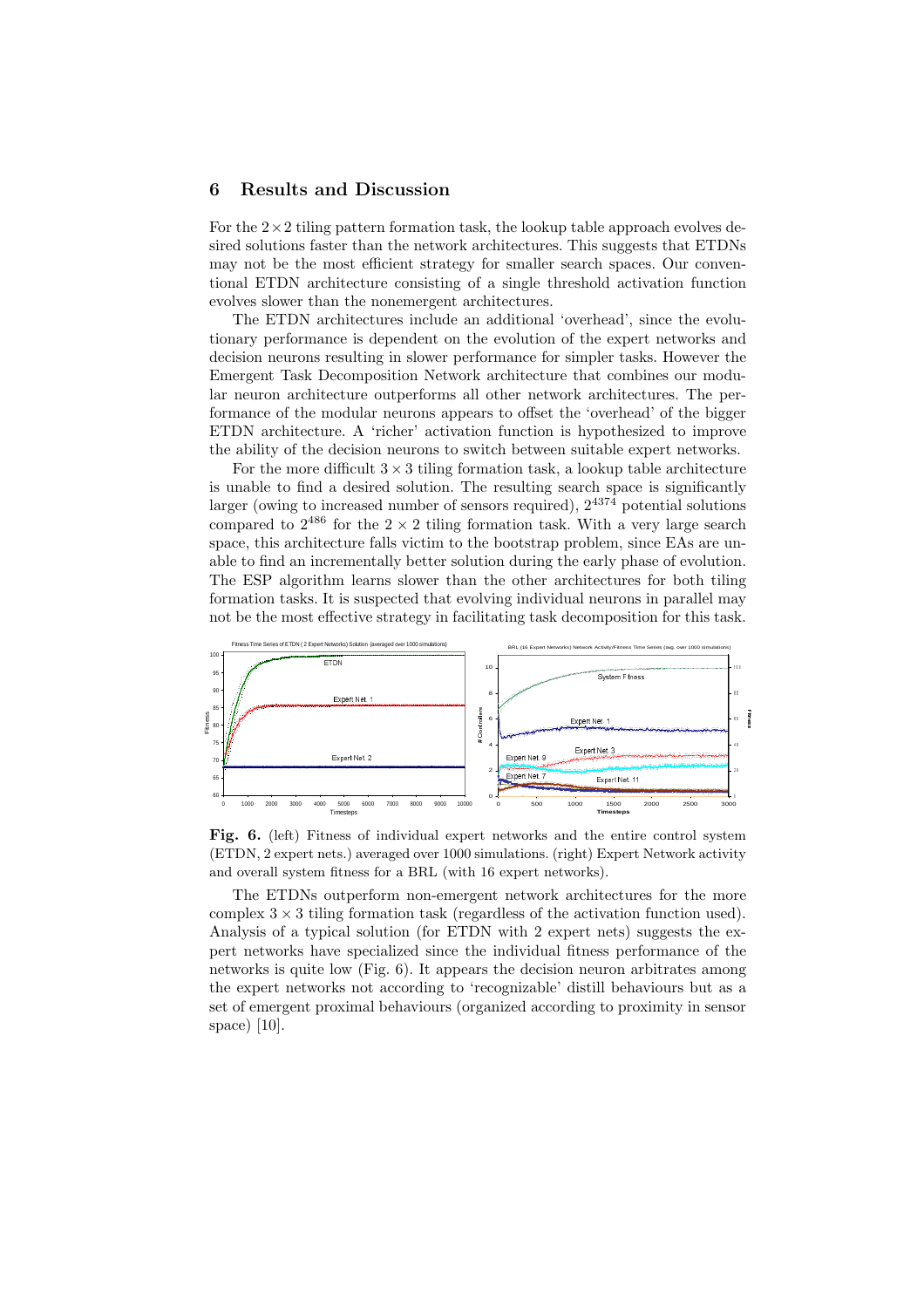Although conventional network architecture can perform limited task decomposition, (evident from solutions to the  $3\times3$  tiling formation task), this process is more prone to *spatial crosstalk* [8] resulting in slower evolutionary performance. For the ETDNs, it appears, the task is distributed over several expert networks resulting in fewer hidden neurons being used as feature detectors within each network, thus reducing the overall effect of spatial crosstalk. The decision neurons within the BRL architecture act more 'independently' when selecting an expert network than the BDT network. We suspect this characteristic, in addition to the fewer number of decision neurons for the BRL network improves the ability to select suitable expert networks. This is evident from Fig. 5, where the BDT with 4 expert networks evolves slower than a comparable BRL network.

Much like biological nervous systems, the larger BRL architecture outperformed (or performed as fast as) the smaller ones (evident after about 80 generations). It is hypothesized that by increasing the number of expert networks, competition among candidate expert networks is further increased thus improving the chance of finding a desired solution. However, as the number of expert networks is increased (beyond 16), the relative improvement in performance is minimal, for this particular task.

**Table 1:** Success rate of population best (generation 200) scaled up to a  $100 \times 100$ world (76 robots, 1156 blocks)

| Architecture                   | % Successful<br>Epochs | % Batch<br>Variance |
|--------------------------------|------------------------|---------------------|
| Non-Emergent (Sigmoid)         | 00                     | $\blacksquare$      |
| Non-Emergent (Modular)         | 270                    | 0 <sub>2</sub>      |
| ETDN (2 Expert Nets., Modular) | 445                    | 22                  |
| BRL (16 Expert Nets, Modular)  | 70 2                   | 04                  |



Fig. 7. Simulation snapshots taken after 0, 100, 400 and 410 timesteps using a evolved solution for the  $2 \times 2$  tiling formation task on a  $11 \times 11$  world (11 robots, 36 blocks). The robots reach a consensus and form a 'perfect' tiling pattern after 410 timesteps.

The larger BRL network solutions generally evolve the ability to limit the number of expert networks used (see Fig. 6 for a typical solution). The other expert networks remain dormant throughout the simulations. The ability to limit the number of expert networks used for task decomposition is particularly advantageous, since 'over segmenting' the task into subtasks would result in over-fitting. Minor differences in fitness performance and 'success rates' for the  $19 \times 19$  training world is 'magnified', once we scaleup to a larger problem size  $(100 \times 100$  world). This is where our ETDN and in particular BRL architectures is more advantageous over conventional network architectures (see Table 1).